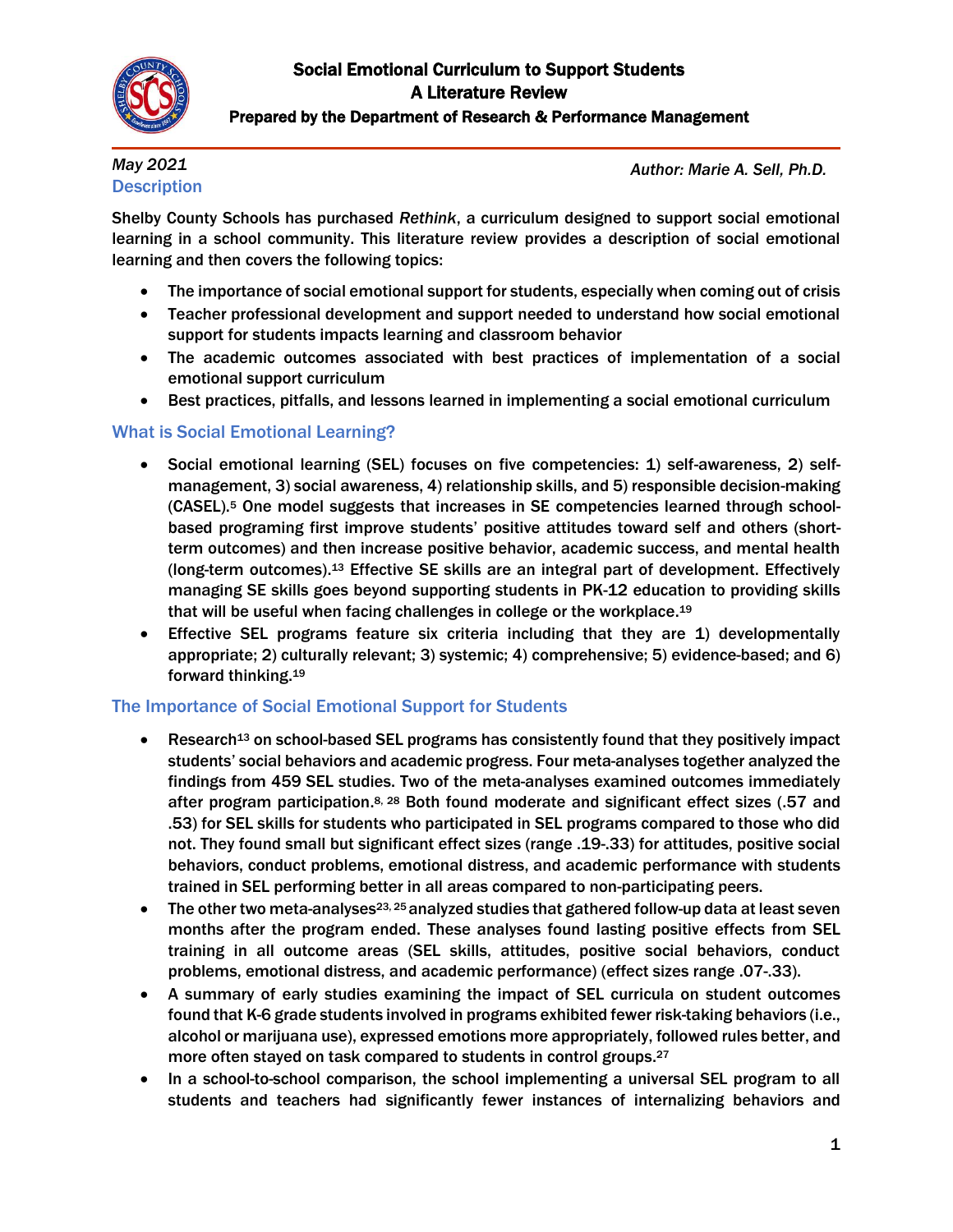

#### Prepared by the Department of Research & Performance Management

significantly more prosocial behaviors among students than the control school. These trends were evident for all students, however students at-risk for social-emotional problems before the program was implemented showed more positive gains in both areas compared to general education students.<sup>11</sup>

 Randomized controlled studies showed that with SEL interventions there were improvements in academic effort and academic achievement using reading, writing, and math scores as indicators. 19

### Teacher Professional Development and Support

- Despite the research touting the benefits of incorporating SEL curricula into schools, there are very few teacher training programs that include SEL as part of their program requirements. 6, 17 Yet, being effective as an SE teacher requires understanding the conceptual framework and why it is important,<sup>24</sup> being well-trained in the curriculum,<sup>24</sup> and having a certain level of competence in one's own social emotional skills.<sup>4, 22, 29</sup>
- Teachers' own competence and ability to effectively use SE skills allows them to be better role models for students which is especially important in the younger grades;<sup>29</sup> and allows them to more effectively work through any unexpected reactions and responses from students which is especially important for students who have experienced trauma or have been in crisis. 20
- Additionally, leaders who have higher levels of emotional intelligence (including competence with SE skills) can navigate organizational change better. School administrators can use these skills to help teachers and staff work through school reform efforts or to make changes in school climate/culture. 16
- School-based SEL programs in which teachers, administrators, and other school personnel are program participants along with students are most effective at creating positive changes in overall school climate.<sup>19</sup> Successful programs allow for long periods of teacher and staff training in SE skills before implementing a curriculum at the school level for students. Not only do teachers need to learn additional skills and curriculum, other school staff face adjustments to their roles as well. For example, school counselors might need to shift their perspective conceptually. Instead of their role being to respond to a problem that occurs, their work would become consulting with students to prevent problems from arising.<sup>26</sup> Additionally, school counselors could become strong leaders in supporting SEL practices.<sup>3</sup>
- Ongoing teacher PD and teacher support improved implementation fidelity with teachers who initially had low implementation fidelity initially.<sup>7, 15</sup>
- Bullying prevention programs have been more successful when teachers have had more training and coaching. Students exhibited higher emotional intelligence and earned better behavior grades with increased PD.<sup>21</sup>
- Teachers' beliefs about their own teaching and the level of support they have received is linked to the degree of fidelity to which teachers implement SEL curriculum in their classrooms. 22

### Academic Outcomes Associated with Best Practices of Implementation

 A study examining implementation of SEL curriculum and student outcomes compared highimplementation schools to low-implementation schools in four school districts. Three districts displayed statistically significant differences in student outcomes related to level of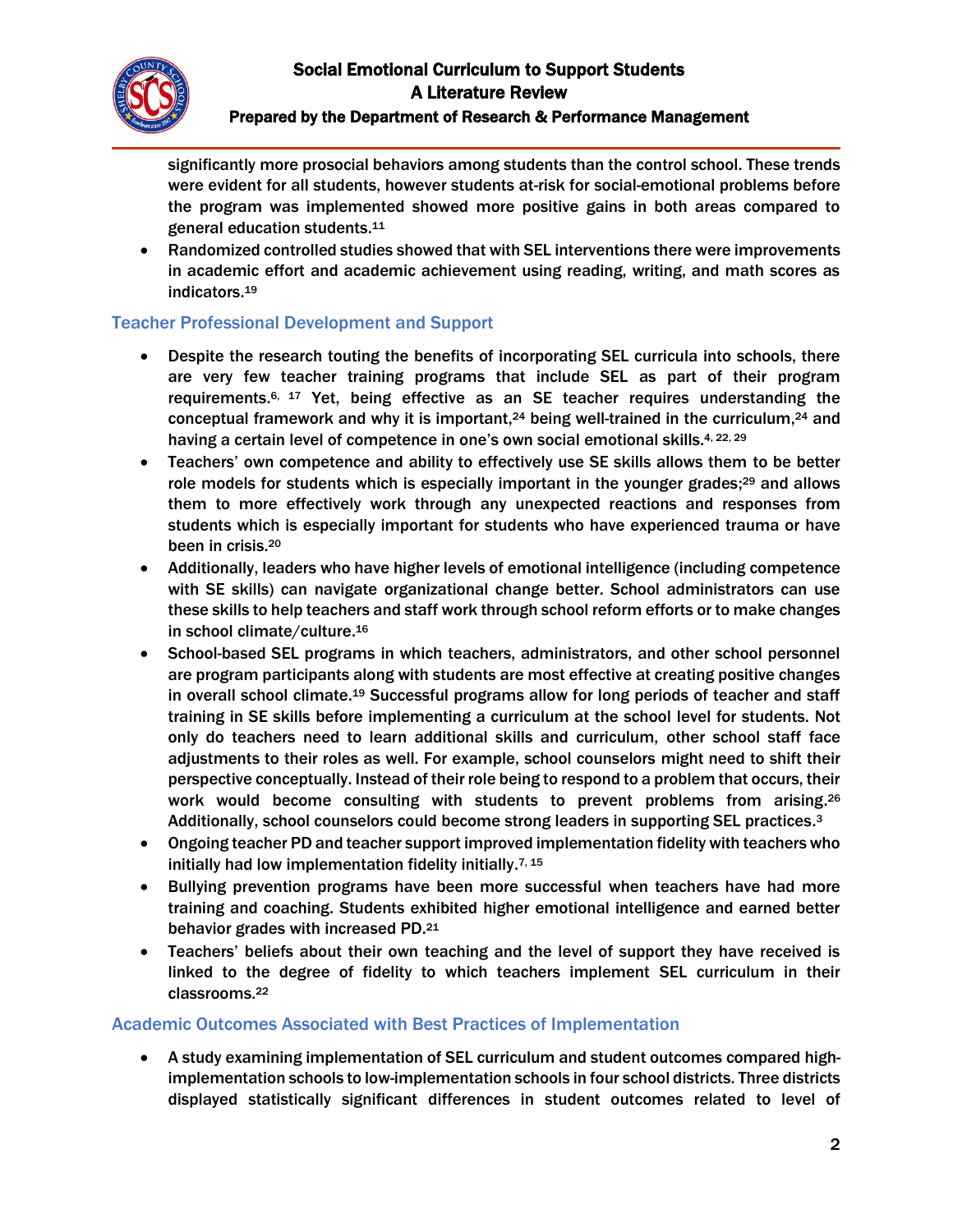

#### Prepared by the Department of Research & Performance Management

curriculum implementation. One district each showed that high-implementation schools had higher math scores (Gr 3-8), reading scores (Gr 3-8), or English I scores. GPA in one district was higher in high-implementing schools but in another district was lower in highimplementing schools.<sup>18</sup>

- Student academic achievement increased by 11 percentile points on an index based on report card grades and test scores when SEL programs have been implemented with fidelity.<sup>8,</sup> 23
- A meta-analysis of SEL intervention programs for students with social, emotional, and/or behavioral challenges showed that program participation improved academic outcomes (effect size 0.53) when program implementation adhered to key design elements. 9
- Lasting positive effects were observed for kindergarten students who participated in an integrated social emotional awareness and emergent early literacy curriculum in pre-K that was implemented with moderate to high fidelity. Students in the pre-K treatment classrooms compared to students in pre-K control classrooms showed less disruptive behavior, had higher levels of learning engagement and social competence, and better phonemic decoding skills in kindergarten across all classroom contexts. Additionally, treatment students who ended up in kindergarten classrooms with a strong emphasis on reading showed stronger letter-word identification and sight word efficiency.<sup>2</sup>
- A meta-analysis of 213 studies<sup>8</sup> identified four practices for developing the new SEL skills that students acquired, including 1) using an sequential and integrated skills curriculum, 2) using active learning to promote the skills, 3) focusing sufficient attention on skill development, and 4) establishing explicit learning goals. Schools that used all four practices showed more improvements in student SEL skills and academic progress than those that used only some of the practices.

### Best Practices, Pitfalls, and Lessons Learned in Curriculum Implementation

- When new programs are introduced to school staff and teachers, they run the risk of being received as something that will compete with the teaching time necessary for students to meet state academic standards. To alleviate this, SEL programs work best when they are integrated into the curriculum. Additionally, teachers need to fully understand how SEL supports academic progress. An analysis of the overlap of SEL skills and one state's academic standards showed that SEL skills overlapped with approximately 2/3 of the 204 state standards, including listening skills, communication skills, problem identification, and analyzing options and outcomes. 12
- SEL curricula that are too scripted might be more difficult for teachers to buy into because they do not meet the current and changing needs of the classroom or students. A strategybased approach, where teachers learn different SEL strategies that can be applied to many contexts and activities as needed throughout the school day, has been well-received by teachers. 1
- A study<sup>24</sup> that interviewed and surveyed teachers and students found that while teachers viewed their SEL programs to be empowering to students, students took away very different messages. For example, they viewed that being a leader in their classroom equated to being quiet and compliant. To avoid these kinds of disconnections between teachers and students, the author suggested ensuring that teachers fully understood the program, its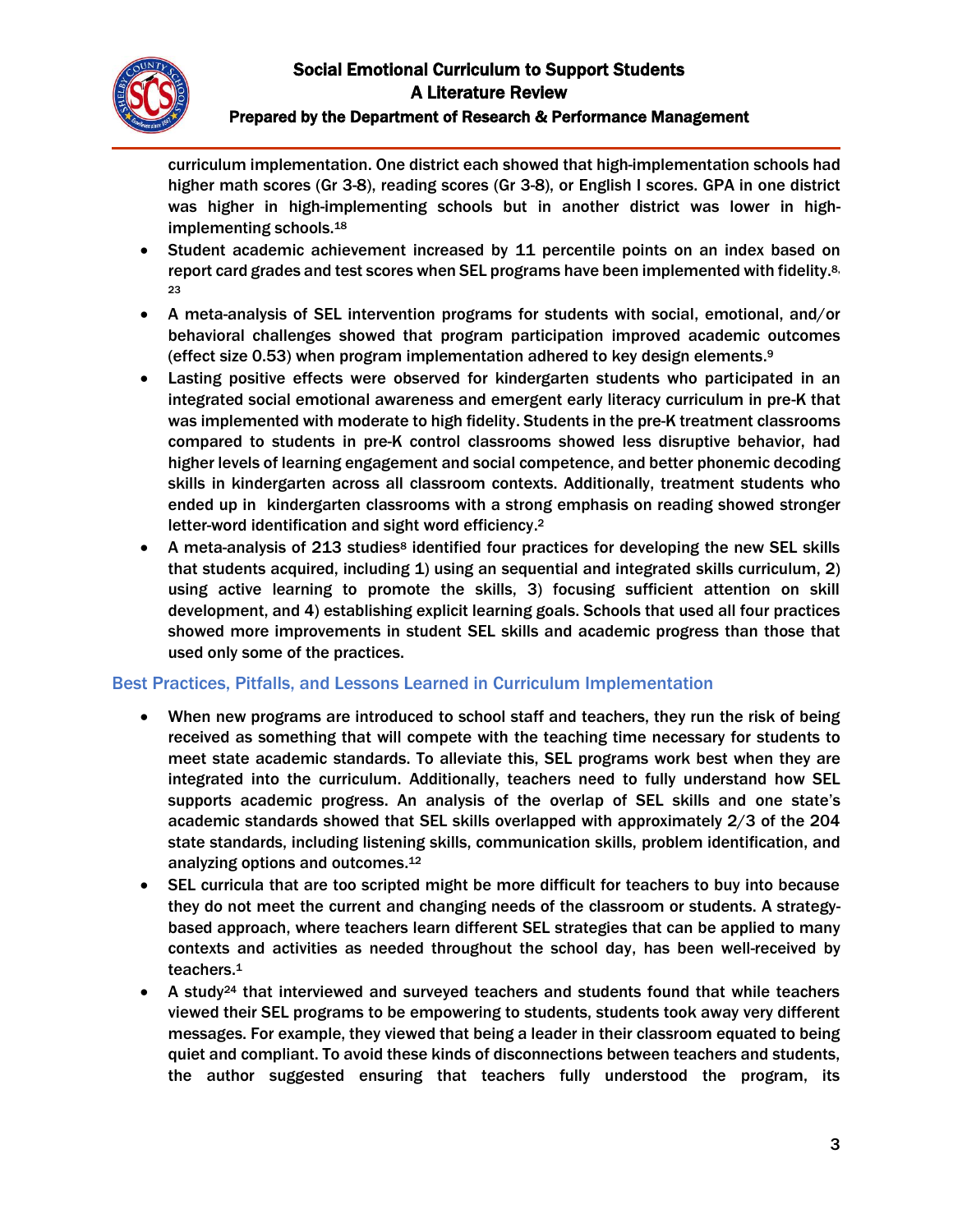

#### Prepared by the Department of Research & Performance Management

implementation, and how adjusting it might impact the outcome. Additionally, schools should listen to their students to make sure the program is working as intended.

- The five competencies of SEL skills (self-awareness, self-management, social awareness, relationship skills, and responsible decision-making) look different across development. For example, what a 5 or 6 year old is capable of in terms of self-management is much different than a middle-school student or a high-school student; likewise for responsible decisionmaking. SEL programs with curricula that match development are more effective.<sup>1, 18</sup> Likewise, assessments of student competency with SEL skills should reflect developmental changes in children. 14
- One expert in promoting SEL skills in schools cautioned that implementation an SEL curriculum takes work on the part of teachers and school administrators and they should be prepared for that expectation.<sup>4</sup>
- Being aware of culture when using SEL curriculum in schools is important to help read social cues accurately. 4
- Noting parallels between the skills SEL programs can teach and the needs of students who have experienced trauma, one article pointed out the importance of planning implementation. Pawlo and colleagues<sup>20</sup> argued that this is especially important in "urban, high-poverty areas where trauma is highly-prevalent [and] students often struggle to succeed in school (pg. 40)." Careful planning of implementation to allow teachers time for buy in is crucial, especially when teachers and school administrators may be burned out from cycling through different reform initiatives that do not seem to make significant, sustained changes in school success.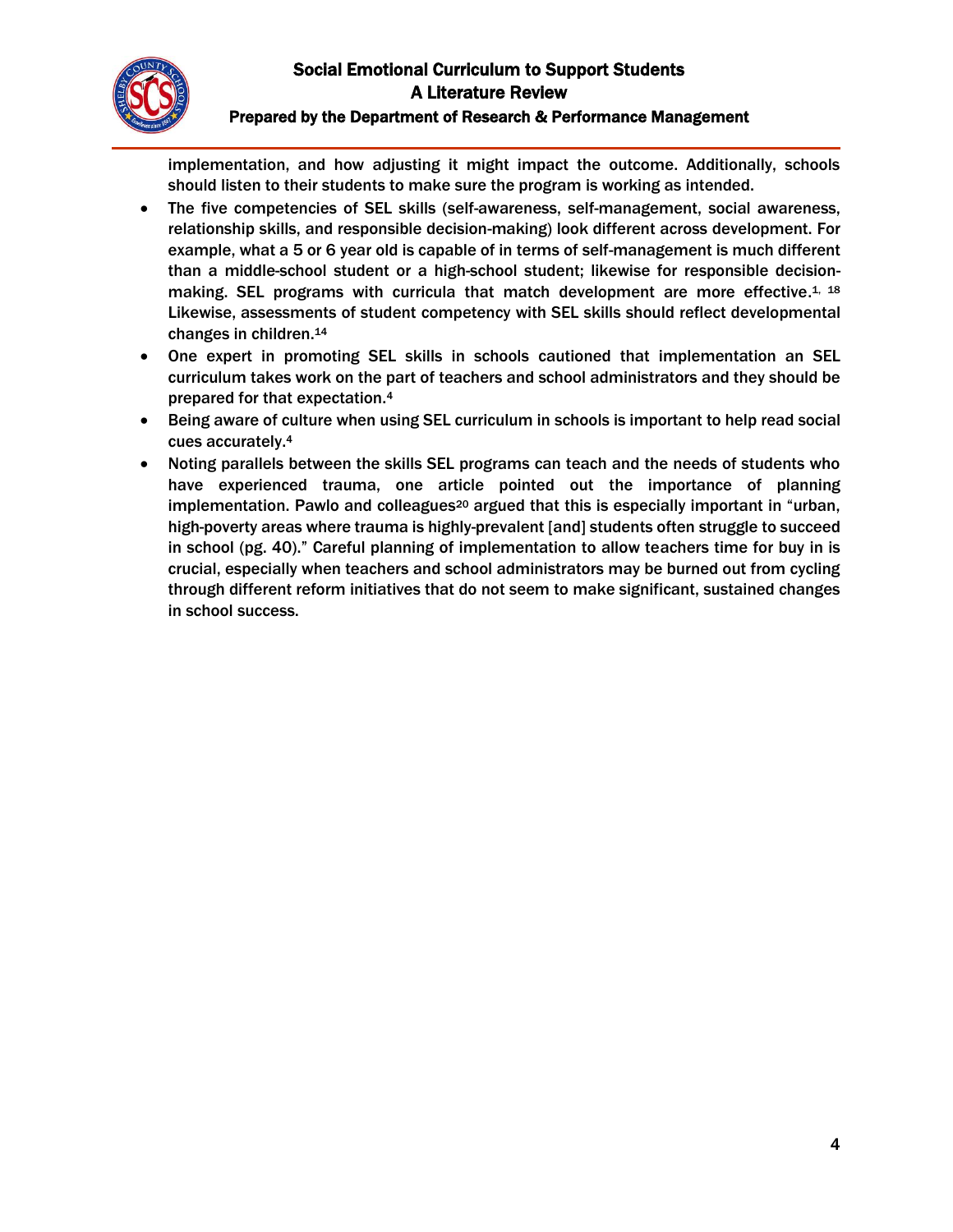

# Social Emotional Curriculum to Support Students A Literature Review Prepared by the Department of Research & Performance Management

### **References**

- <sup>1</sup>Bailey, R., Stickle, L., Brion-Meisels, G., & Jones, S. (2019). Re-imagining social-emotional learning: Findings from a strategy-based approach. *The Phi Delta Kappan, 100*(5), 53-58. Retrieved May 6, 2021, from https://www.jstor.org/stable/26614883
- <sup>2</sup>Bierman, K., Nix, R., Heinrichs, B., Domitrovich, C., Gest, S., Welsh, J., & Gill, S. (2014). Effects of Head Start REDI on Children's Outcomes 1 Year Later in Different Kindergarten Contexts. *Child Development, 85*(1), 140-159. Retrieved May 6, 2021, from http://www.jstor.org/stable/24030526Bowers, H., Lemberger-Truelove, M., & Brigman, G. (2017). A Social-Emotional Leadership Framework for School Counselors. *Professional School Counseling, 21*(1b), 1-10. Retrieved May 5, 2021, fro[m https://www.jstor.org/stable/90023606](https://www.jstor.org/stable/90023606)
- <sup>3</sup>Bowers, H., Lemberger-Truelove, M., & Brigman, G. (2017). A Social-Emotional Leadership Framework for School Counselors. *Professional School Counseling, 21*(1b), 1-10. Retrieved May 6, 2021, from https://www.jstor.org/stable/90023606
- <sup>4</sup>Brackett, M., & Heller, R. (2017). On the science and teaching of emotional intelligence: An interview with Marc Brackett. *The Phi Delta Kappan, 98*(6), 20-24. Retrieved May 6, 2021, from http://www.jstor.org/stable/26386966
- <sup>5</sup>CASEL. (no date). The Collaborative for Academic, Social, and Emotional Learning. [www.casel.org](http://www.casel.org/)
- <sup>6</sup>Donahue-Keegan, D., Villegas-Reimers, E., & Cressey, J. (2019). Integrating Social-Emotional Learning and Culturally Responsive Teaching in Teacher Education Preparation Programs: The Massachusetts Experience So Far. *Teacher Education Quarterly, 46*(4), 150-168. Retrieved May 5, 2021, from https://www.jstor.org/stable/26841580
- <sup>7</sup>Dufrene, B.A., Noell, G.H., Gilbertson, D.N., & Duhon, G.J. (2005). Monitoring implementation of reciprocal peer tutoring: Identifying and intervening with students who do not maintain accurate implementation. *School Psychology Review, 34*, 74-86.
- <sup>8</sup>Durlak, J., Dymnicki, A., Taylor, R., Weissberg, R., & Schellinger, K. (2011). The Impact of Enhancing Students' Social and Emotional Learning: A Meta-Analysis of School-Based Universal Interventions. *Child Development, 82*(1), 405-432. Retrieved May 5, 2021, from http://www.jstor.org/stable/29782838
- <sup>9</sup>Dymnicki, A., Kendziora, K., & Osher, D. (2012). Adolescent development for stuents with learning disabilities and behavioral disorders: The promise of social emotional learning. In B.G. Cook, M. Tankersley, & T.J. Landrum (Eds.), *Classroom behavior, contexts, and interventions: Vol. 25. Advances in learning and behavior disabilities* (pp. 131-166). Bingley, England: Emerald.
- <sup>10</sup>Fixen, D.L., Naoom, S.F., Blasé, K.A., Friedman, R.M., & Wallace, F. (2005). *Implementation research: A synthesis of the literature*. Tampa: University of South Florida, Louis de la Parte Florida Mental Health Institute, National Implementation Research Network.
- <sup>11</sup>Kramer, T., Caldarella, P., Young, K., Fischer, L., & Warren, J. (2014). Implementing "Strong Kids" School-Wide to Reduce Internalizing Behaviors and Increase Prosocial Behaviors. *Education and Treatment of Children, 37*(4), 659-680. Retrieved May 4, 2021, from <http://www.jstor.org/stable/44683942>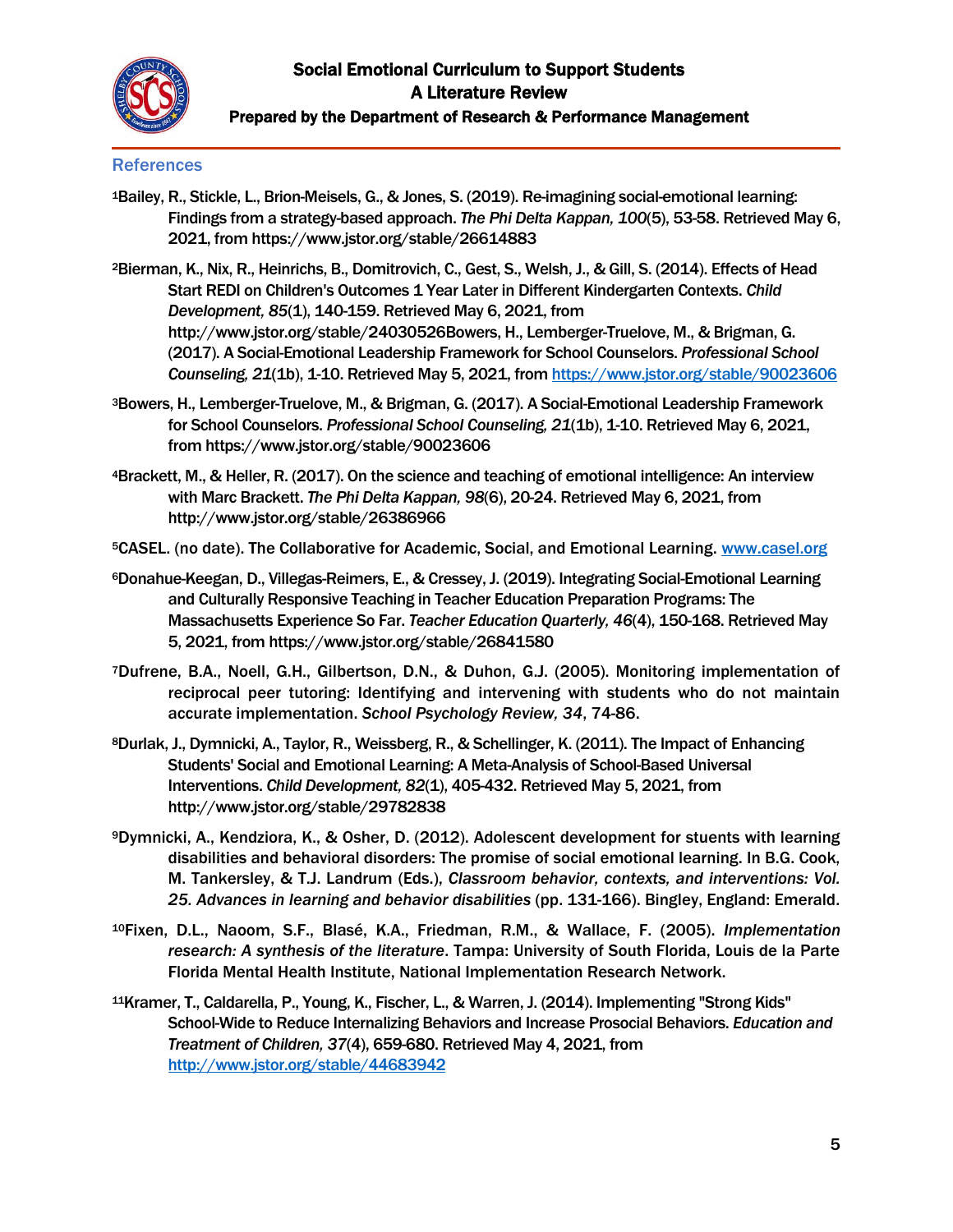

# Social Emotional Curriculum to Support Students A Literature Review Prepared by the Department of Research & Performance Management

- <sup>12</sup>Kress, J., Norris, J., Schoenholz, D., Elias, M., & Seigle, P. (2004). Bringing Together Educational Standards and Social and Emotional Learning: Making the Case for Educators. *American Journal of Education, 111*(1), 68-89. doi:10.1086/424720
- <sup>13</sup>Mahoney, J., Durlak, J., & Weissberg, R. (2018). An update on social and emotional learning outcome research. *The Phi Delta Kappan, 100*(4), 18-23. Retrieved May 6, 2021, from https://www.jstor.org/stable/26552480McKown, C. (2017). Social-Emotional Assessment, Performance, and Standards. *The Future of Children, 27(1)*, 157-178. Retrieved May 6, 2021, from<http://www.jstor.org/stable/44219026>
- <sup>14</sup>McKown, C. (2017). Social-Emotional Assessment, Performance, and Standards. *The Future of Children, 27*(1), 157-178. Retrieved May 6, 2021, from http://www.jstor.org/stable/44219026
- <sup>15</sup>Mihalic, S.F., Fagan, A.A., & Argamaso, S. (2008). Implementing the LifeSkills Training Drug Prevention Program: Factors related to implementation fidelity. *Implementation Science, 3*(5), 1-16.
- <sup>16</sup>Moore, B. (2009). Emotional Intelligence for School Administrators: A Priority for School Reform? *American Secondary Education, 37*(3), 20-28. Retrieved May 5, 2021, from http://www.jstor.org/stable/41406313
- <sup>17</sup>Nenonene, R., Gallagher, C., Kelly, M., & Collopy, R. (2019). Challenges and Opportunities of Infusing Social, Emotional, amd Cultural Competencies into Teacher Preparation: One Program's Story. *Teacher Education Quarterly, 46*(4), 92-115. Retrieved May 5, 2021, from https://www.jstor.org/stable/26841578
- <sup>18</sup>Osher, D., Friedman, L.B., & Kendziora, K. (2015). CASEL/NoVo Collaborating Districts Initiative: 2014 Cross-District Outcome Evaluation Report. American Institutes for Research, Washington DC. Retrieved 5/3/21 from https://www.air.org/sites/default/files/downloads/report/Cleveland-Cross-District-Outcome-Evaluation-Report-2014.pdf
- <sup>19</sup>Osher, D., Kidron, Y., Brackett, M., Dymnicki, A., Jones, S., & Weissberg, R. (2016). Advancing the Science and Practice of Social and Emotional Learning: Looking Back and Moving Forward. *Review of Research in Education, 40*, 644-681. Retrieved May 3, 2021, from <http://www.jstor.org/stable/44668633>
- <sup>20</sup>Pawlo, E., Lorenzo, A., Eichert, B., & Elias, M. (2019). All SEL Should Be Trauma-Informed. *The Phi Delta Kappan, 101*(3), 37-41. Retrieved May 4, 2021, fro[m https://www.jstor.org/stable/26837680](https://www.jstor.org/stable/26837680)
- <sup>21</sup>Reyes, M.R., Brackett, M.A., Rivers, S.E., Elbertson, N.A., & Salovey, P. (2012). The interaction effects of program training, dosage, and implantation quality on targeted student outcomes for the RULER approach to social and emotional learning. *School Psychology Review, 41*(1), 82-99.
- <sup>22</sup>Schonert-Reichl, K. (2017). Social and Emotional Learning and Teachers. *The Future of Children, 27*(1), 137-155. Retrieved May 6, 2021, from http://www.jstor.org/stable/44219025
- 23Sklad, M., Diekstra, R., De Ritter, M., Ben, J., & Gravesteijn, C. (2012). Effectiveness of schoolbased universal social, emotional, and behavioral programs. Do they enhance students' development in the area of skill, behavior, and adjustment? *Psychology and Schools, 49*, 892-909.